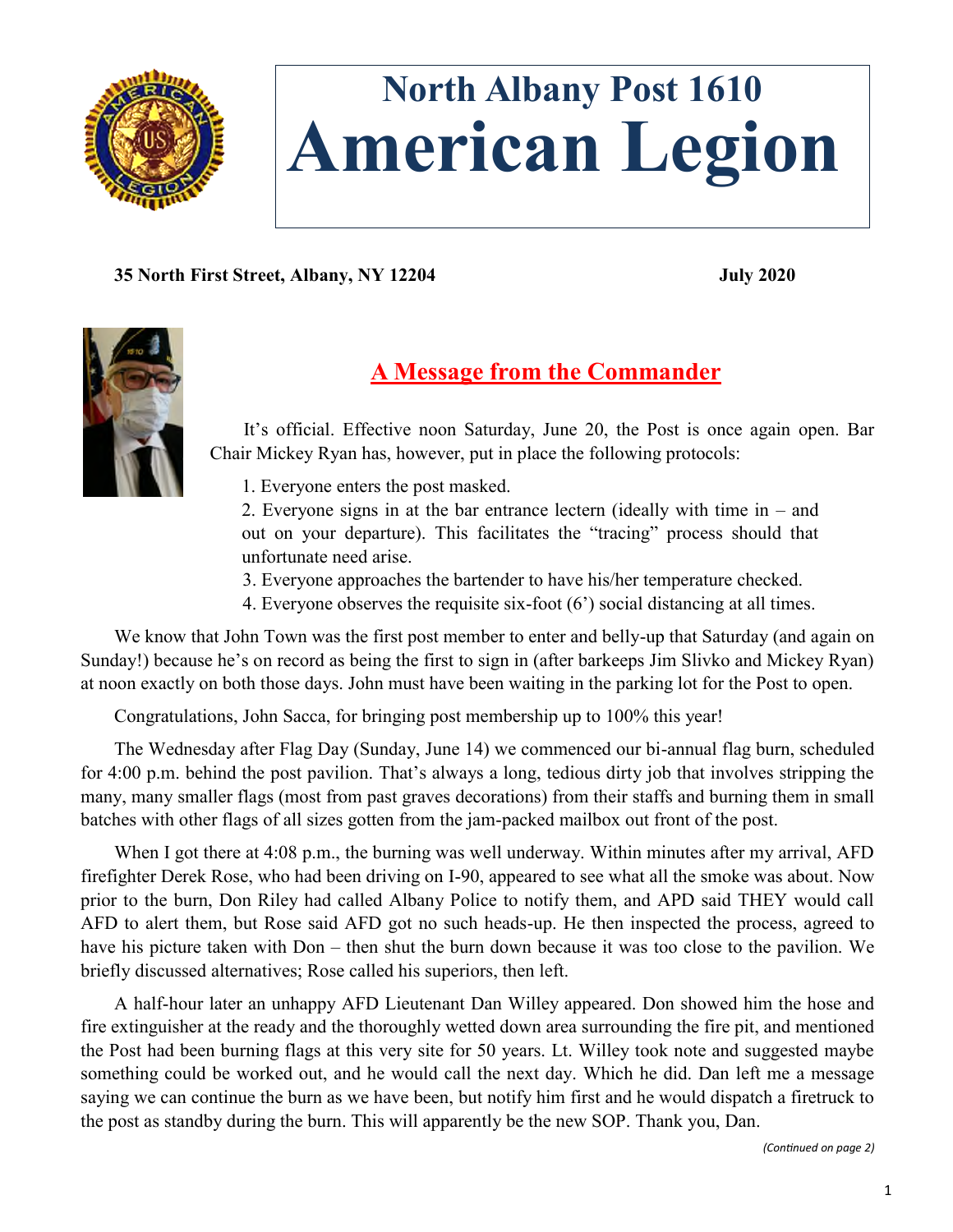#### *(Continued from page 1)*

Present this day were Don Riley, Tom Tracy, Auseklis Krumins, John Sacca, and yours truly.

Be advised that the Limericks' semi-annual North Albany Reunion, scheduled for July 18, and the Vietnam vets' China Beach, scheduled for August 9, have both been cancelled. The China Beach raffle drawing has been rescheduled for this Veterans Day. Tickets will be available soon at the post.



**Lawrence Wiest Commander**

#### **Time to Renew Legion Dues**

The time has come to renew our annual membership dues. The 2020 – 2021 Membership Year will begin on 1 July 2020.

Membership dues for the Legion for 2021 are due between 01 July 2020 and 31 December 2020. Dues remain at \$45 per person, \$42 if retired and 62 years of age or older.

To renew your membership, dues can be dropped off at the Post or mailed to 35 North First Street, Albany, NY 12204. You may also renew your membership online at [www.legion.org/renew.](http://www.legion.org/renew) This link is only for American Legion members.

Please, note that the next monthly meeting will be held at 12:30 p.m. on Sunday, July 19.

If I might toot my own horn, the Post has reached 100% of its membership goal. This is very gratifying to me, as this is the reason I transferred to this post.

> **Respectfully submitted, John Sacca Membership Chair and Bookkeeper**

#### **Auxiliary News**

Our second VA Food Pantry food drive was just as successful as the first. Thanks to all that donated and helped.

Some of our members have asked if we will resume meeting soon. After asking some members, most have expressed concern about being together too soon. So unfortunately, I think to be safe we should wait a few more months.

We are currently thinking about going ahead with the Craft and Vendor Fair in October. If you or any of your friends are interested in reserving space, please contact me as soon as possible. Of course, we will adhere to all CDC guidelines in place at the time to keep all healthy.

It's time to renew membership for 2021. Membership dues remain the same as last year (\$25 seniors and \$8 juniors) and can be paid in July and August. Any dues not paid by December 31, 2019 are considered delinquent. This is necessary, if you wish to retain continuous years of service. There are currently 6 members who have not paid dues for 2020. If you are not sure if you did or not, please call Jan (518-489-1406). She'll help answer your question. Let's have 100% membership.

Maybe we could encourage members to consider signing up the kids or grandchildren to the Auxiliary and Sons. They would be considered junior members until their 18th birthdays. They can participate in some of our activities; walking in the Memorial Day and Veterans Day Parades, placing the flags at cemetery, distributing poppies, and many other events. What do you think? Send your thoughts and comments on this idea to me [\(judybenner13@gmail.com\)](mailto:judybenner13@gmail.com).

> **Service, Not Self, Judy Benner President**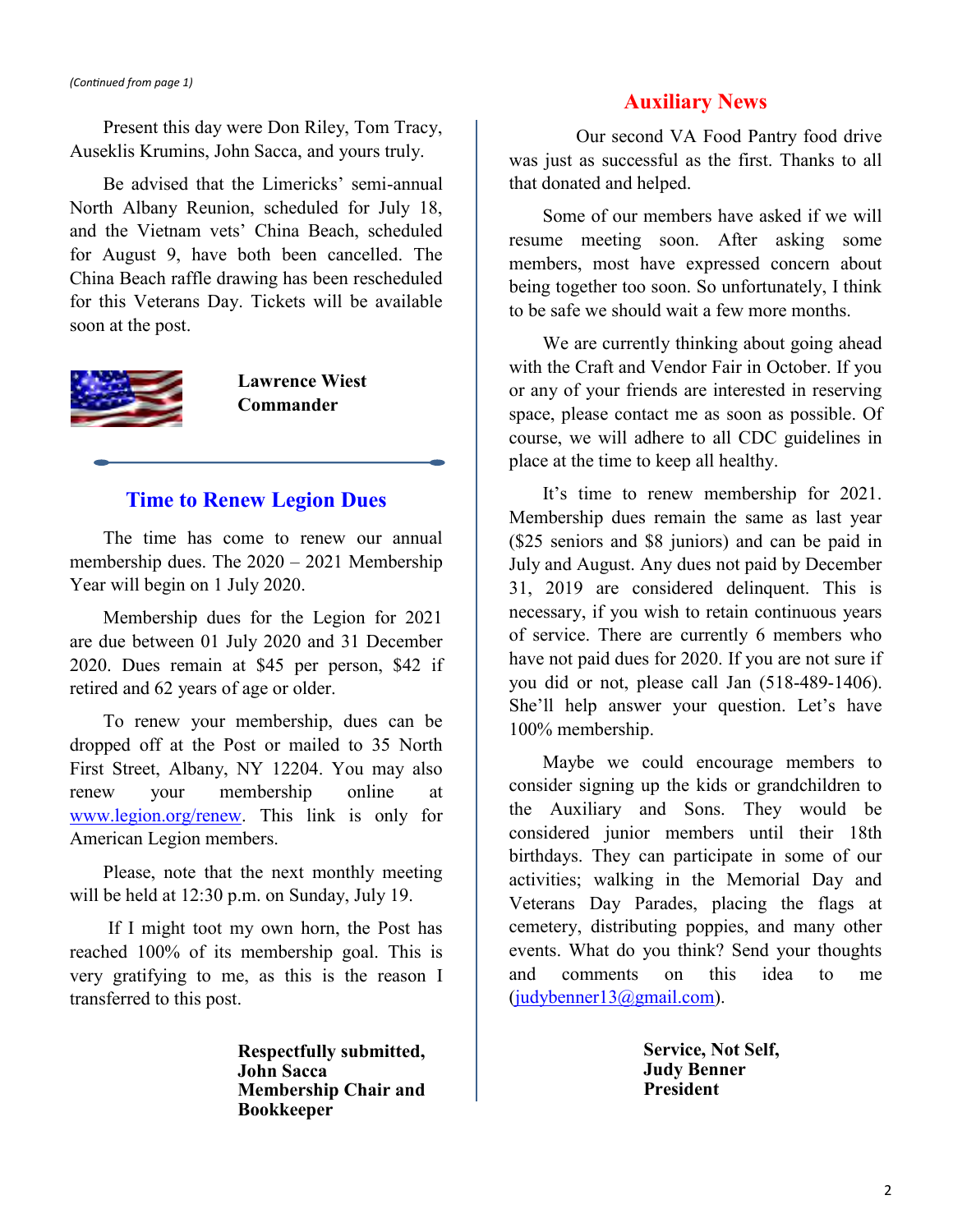







**May 14 and 16, 2020:** Food drive donations to benefit Stratton VA Food Pantry. Pictured: Gretchen Riley, Kim Rice, Dorothy Curran and ALA President Judy Benner.

**May 26, 2020:**  Food drive donation dropped off to Stratton VA Volunteer Services. Pictured (L to R): Mike Fitzpatrick, ALA President Judy Benner and Jim Keller.







**June 17 and 23, 2020:** Food drive donations to benefit Stratton VA food pantry. Pictured (L to R): Gloria Knorr, ALA President Judy Benner and Dorothy Curran.

**June 17, 2020:**  AFD firefighter Derek Rose, left, with our Don Riley, enjoying the flames and our company at the Post's June 17 flag burning before abruptly shutting us down.





**June 20, 2020:** First Day Open, Saturday afternoon, from left, Jim Slivko brandishing his thermometer, Larry Wiest, Dan Akins, and John Sacca, all observing proper social distancing. Mask removal is allowed to imbibe.